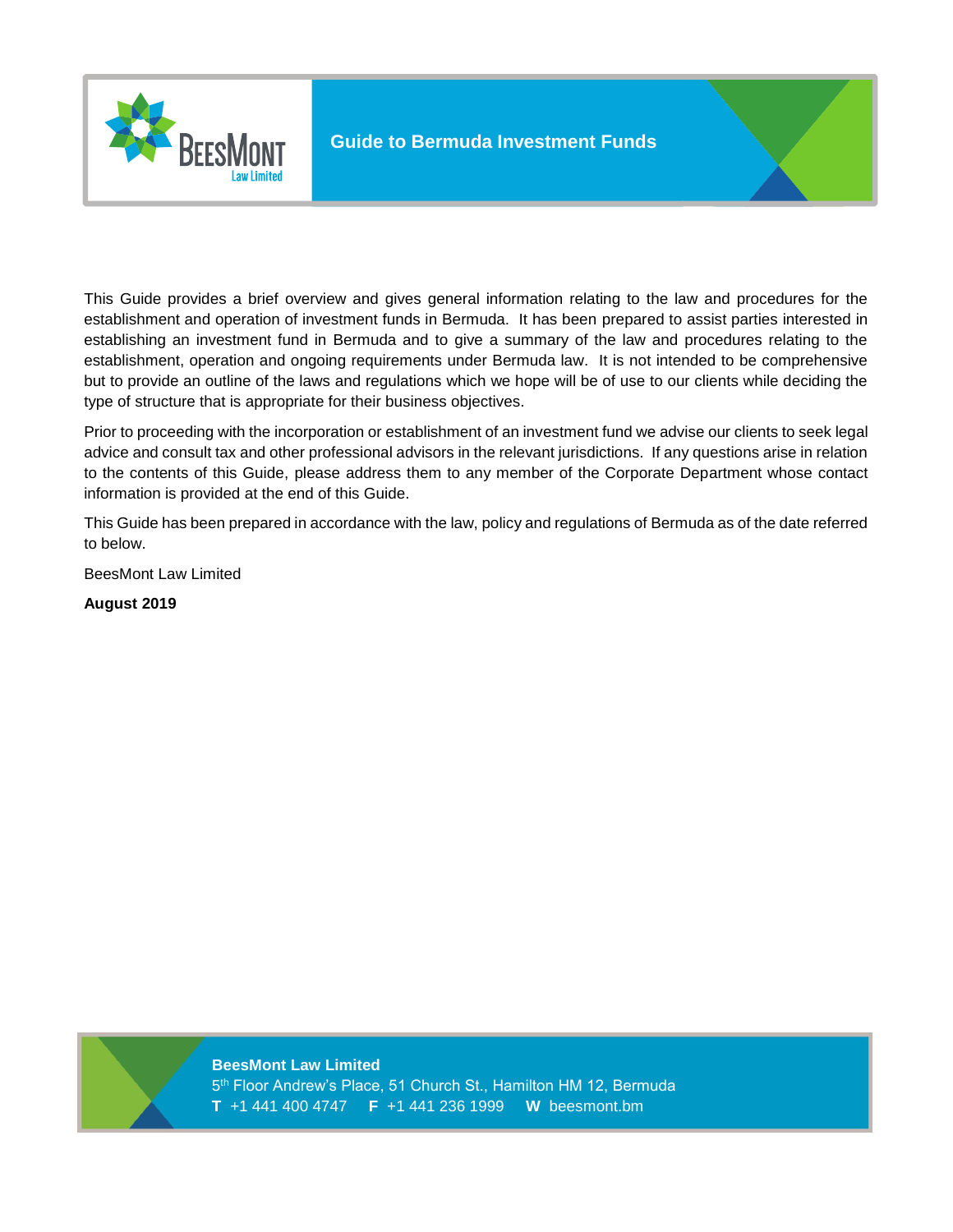

# **CONTENTS**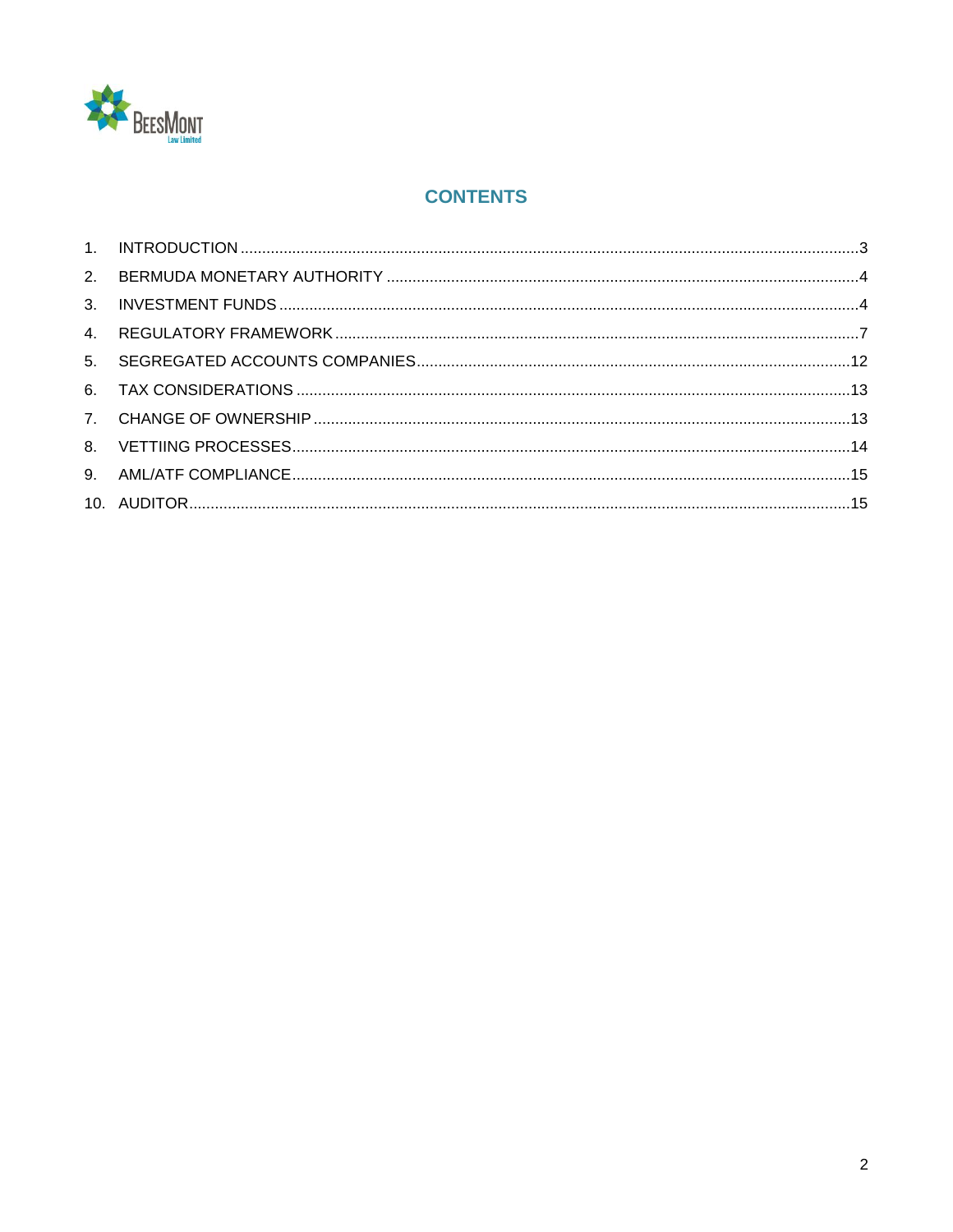

## <span id="page-2-0"></span>**1. INTRODUCTION**

Over the years Bermuda has developed a highly regarded reputation and position as a substantive international financial centre with a strong focus on financial stability coupled with effective and efficient supervision and regulation for both local and international business. Through the efforts of the Government and highly skilled professionals from the legal, accounting and financial services fields and the oversight of the Bermuda Monetary Authority (**BMA**), Bermuda is committed to providing open, transparent regulatory frameworks and requirements, which are consistent with international best practice.

Underpinning the supervisory work programme is the BMA's risk-based philosophy which ensures that standards are appropriately calibrated to Bermuda's wholesale and domestic financial markets and that supervisory resources are applied to those firms which pose the greatest risk. The BMA's sensible and effective regulation of the investment industry provides suitable transparency and disclosure conditions which make Bermuda a globally respected jurisdiction. Further Bermuda has since the 1940s had legal requirements under its Exchange Control legislation to provide information on beneficial ownership of companies registered in Bermuda.

Bermuda is a tried and tested jurisdiction with a Government based on the Westminster system, with English common law and recourse to the Privy Council. Bermuda also has a specialist commercial division of the Supreme Court of Bermuda which offers a more bespoke service to commercial users of the courts. Bermuda therefore has specialist court rooms and specialist commercial judges with experience of all kinds of commercial disputes but particularly fund and insurance cases. Bermuda has adopted the English concept of "overriding objective" for commercial parties which is designed to ensure expeditious and proportionate justice. The commercial court has considered a wide range of fund disputes and most cases have been satisfactorily resolved at first instance with very few appeals to the Court of Appeal of Bermuda (which sits 4 times per year) and no investment fund appeals to the Privy Council.

Bermuda has access to capital and talent. It is the World's largest captive insurance centre and the third largest reinsurance market (after the USA and the UK) and more recently Bermuda has become globally the leading market for insurance linked securities (**ILS**). Furthermore, Bermuda has decades of experience in the banking, trust and asset management industries. As a consequence, Bermuda offers a deep talent pool of experienced and internationally trained professional service providers, which include fund administrators, asset managers, wealth managers, telecommunications providers, accountants, bankers and independent directors. Bermuda is a full service "*one stop shop*" jurisdiction enabling the Bermuda domiciled fund to be managed, administered, audited, listed and regulated all on the island. Bermuda's modern infrastructure enables clients to structure their funds so as to have all key players in one place allowing for streamlined daily operations and oversight.

Bermuda is a major centre in the international offshore investment funds industry with over US\$165 billion of fund assets domiciled in Bermuda and a strong stable of fund structures listed on the Bermuda Stock Exchange (**BSX**) which was founded in 1971. The BSX is also the global leader in the listing of ILS offerings which have an aggregate market capitalisation of about US\$13.5 billion. Several larger Bermuda based funds are quoted on leading international stock exchanges such as the Hong Kong Stock Exchange, Australian Stock Exchange, Singapore Stock Exchange and London Stock Exchange. The BSX is a fully electronic trading, settlement and depositary exchange and the only offshore platform which is a full member of the World Federation of Exchanges and is recognised by the SEC of the USA, the Financial Conduct Authority and HMRC of the UK and the Canadian Ministry of Finance.

Other advantages to using Bermuda as a domicile for an investment fund and/or administration is that it has a convenient location and an advanced and robust infrastructure. Bermuda is one hour ahead of New York and 4 hours behind London and consequently ideally located for transatlantic business. It is less than a 2-hour flight to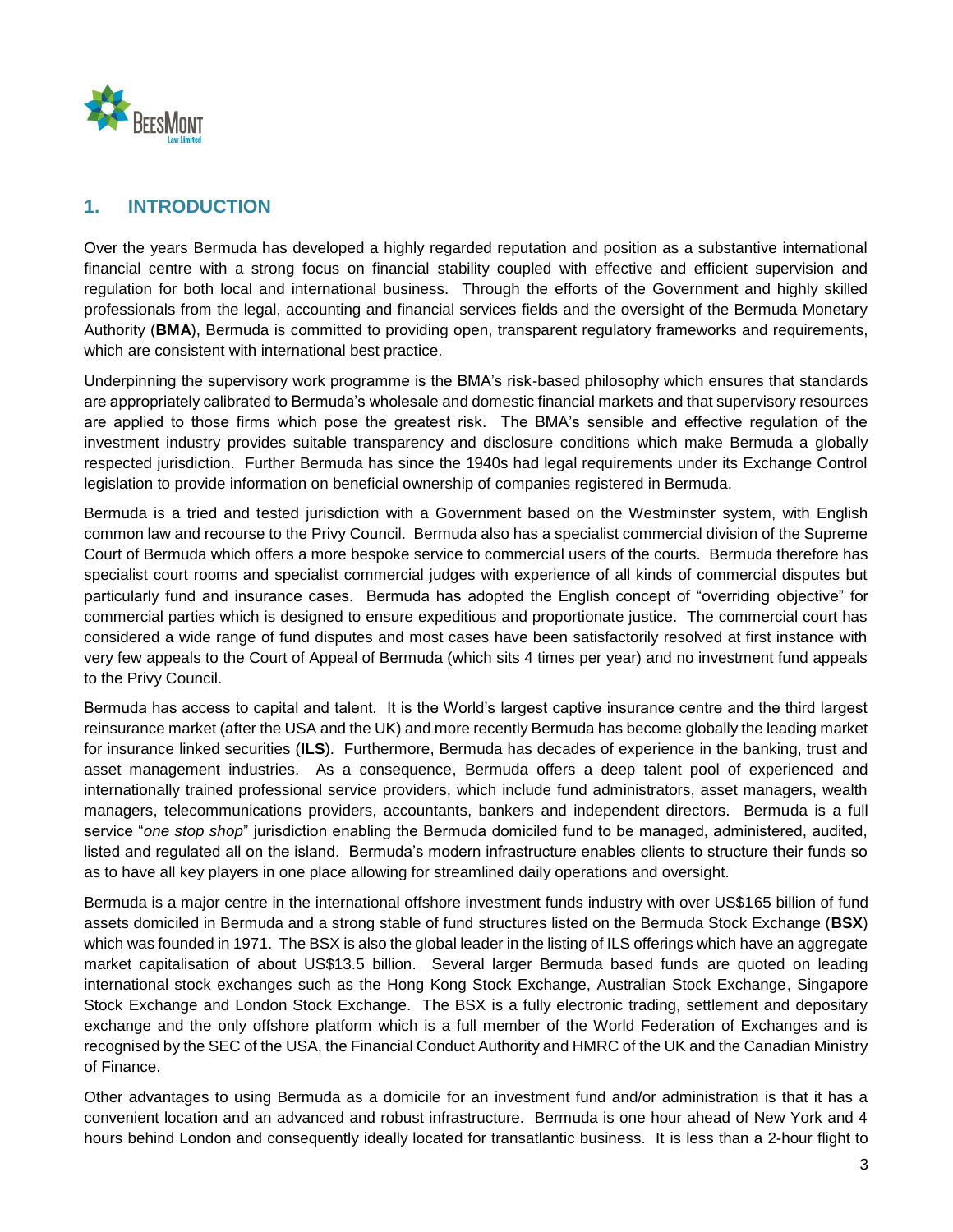

New York (with US preclearance in Bermuda) and 7 hours to London (with daily flights in the summer). Bermuda demonstrated its infrastructure resilience in 2014 when after sustaining a direct Category 3 hurricane hit on a Saturday morning the central business district was fully operational at 8.30 a.m. on the Monday morning.

BeesMont Law has historically provided a strong investment funds practice and continues to be able to assist clients with specialised advice regarding investment vehicles and innovative structures. Our team has experience with a range of investment products including, but not limited to, the following;

- $\triangleright$  Establishing investment vehicles (including equity funds, bond funds, infrastructure funds, private funds, index funds, alternative investment funds and private equity funds)
- Segregated Accounts structures (including incubators/start-ups, umbrella funds, master-feeder funds, separate account management and ILS strategies)
- $\triangleright$  Mergers and acquisitions (including changes to fund domicile)
- $\triangleright$  Initial public offerings (debt or equity issues)
- $\triangleright$  Preparing and advising on disclosure and filing requirements of the BSX
- Listings of investment funds on any Appointed Stock Exchange
- $\triangleright$  Preparing and negotiating contractual documentation
- $\triangleright$  Schemes of arrangement
- Advising investment management companies/administrators on corporate governance/operational issues and drafting standard form agreements

#### <span id="page-3-0"></span>**2. BERMUDA MONETARY AUTHORITY**

The BMA was established in 1969 under The Bermuda Monetary Authority Act 1969 and is managed by a Board of Directors, with a chairman and chief executive officer. The BMA is responsible for the supervision, regulation and inspection of financial institutions which includes banks, custodians, broker dealers, administrators and investment managers. The sophistication of the BMA as a regulator has been recognised as Bermuda has been selected in the first wave of non-EU countries to be assessed in respect to the EU's Solvency II Directive and Bermuda has achieved conditional status as a designated qualified jurisdiction by the National Association of Insurance Commissioners of the USA. The BMA is a full voting member of the International Organisation of Securities Commissions.

#### <span id="page-3-1"></span>**3. INVESTMENT FUNDS**

The Investment Funds Act 2006, as amended (**IFA**) governs the authorisation or registration and regulation of investment funds.

The IFA broadly defines investment funds as:

"*any arrangements with respect to property of any description, including money, the purpose or effect of which is to enable persons taking part in the arrangements to participate in or receive profits or income arising from the acquisition, holding, management or disposal of the property or sums paid out of such profits or income*."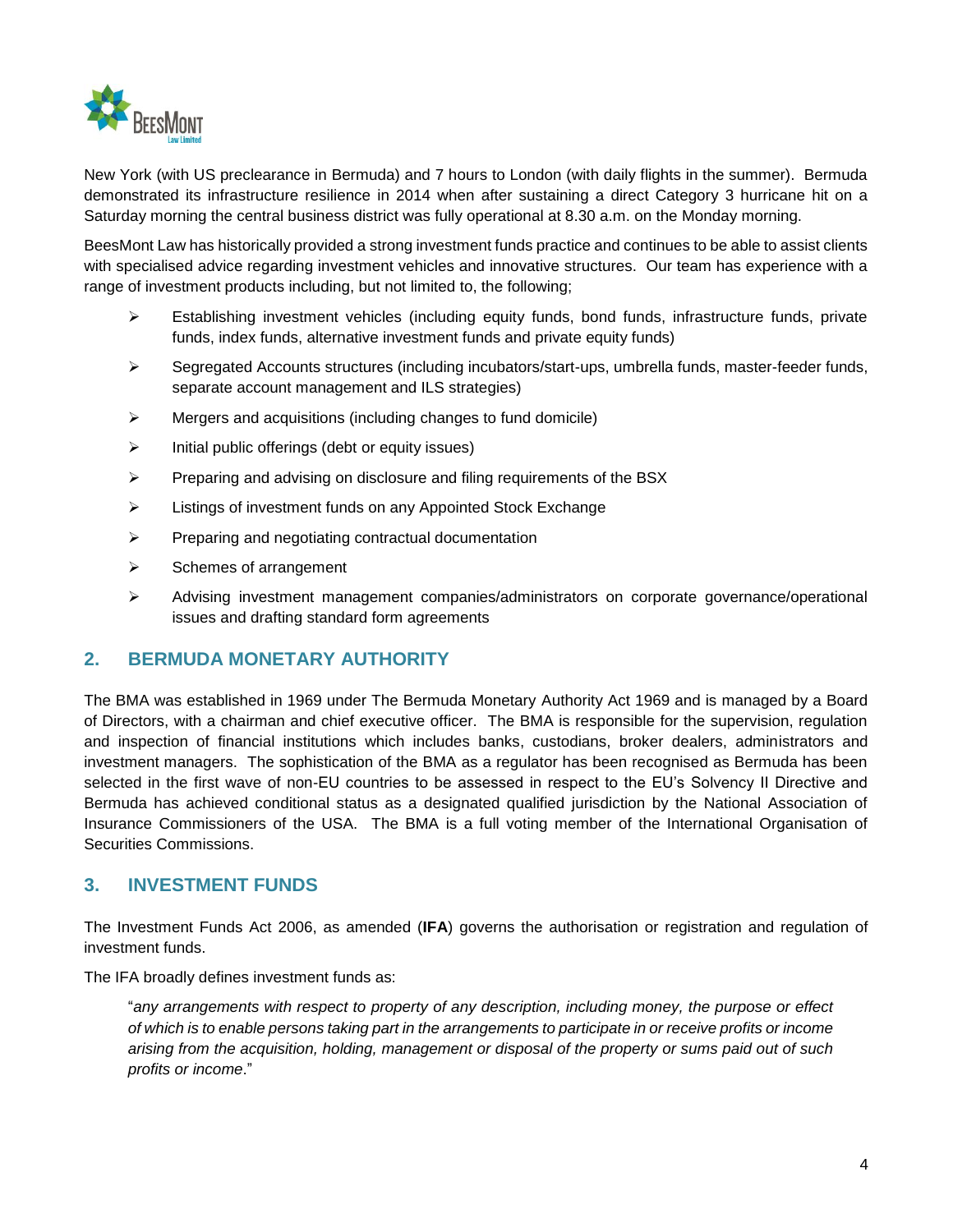

Such an arrangement is essentially a pooled investment vehicle and the other features of an investment fund falling within the IFA are that the participants (i.e. investors):-

- (a) lack day to day control over the management of the fund's property (irrespective of whether there is a right to be consulted or give directions to management); and
- (b) are entitled to have their rights or interests (howsoever described) in the fund redeemed in accordance with the fund's constitution and offering document.

In other words, the IFA does not regulate funds which are closed-ended (i.e. investors are not provided with redemption or repurchase rights).

There are various ways to structure and organise investment funds in Bermuda. The most popular form of investment fund vehicle in Bermuda is an exempted limited liability company incorporated as a "*mutual fund company*" (discussed below) pursuant to the Companies Act 1981, as amended (**Companies Act**). A mutual fund company is by its Memorandum of Association constitutionally an open-ended investment fund though it could in its Bye-laws restrict the ability of investors to redeem without Board approval which in effect renders it close-ended but because this restriction could be lifted by the Board it falls within the ambit of regulation by the BMA as either an authorised or registered fund.

Other investment fund vehicles include:

- (i) Unit trust schemes (preferred by Japanese investors)
- (ii) Limited partnerships (useful for private equity funds)
- (iii) Closed-ended funds (currently fall outside the IFA).

It is also now possible to establish an investment fund as a LLC, which is a hybrid entity that includes features of both limited companies and partnerships. Similar to both companies and partnerships that so elect, LLCs have a legal existence separate and distinct from its owners, commonly referred to as members. As is the case with shareholders in a limited company, LLC members, are generally not personally liable for financial obligations of the LLC. Consistent with partnerships, LLCs are governed by contractual agreement amongst the members. However, any LLC member may participate in the day to day management and operations of the LLC without losing the liability protection offered by this structure. The LLC structure is well known investment vehicle and the Bermuda LLC legislation is modelled on the LLC legislation in Delaware, USA.

The IFA prohibits the operation of an '*open-ended*' investment fund in Bermuda unless it is:-

- authorised as an Institutional, Administered or Standard fund (**Authorised Funds**); or
- registered as either a Professional Class A fund or Professional Class B fund (**Professional Funds**); or
- registered as a Private fund (**Private Funds**).

Professional Funds and Private Funds are collectively referred to herein as **Registered Funds.**

Broadly, with an Authorised Fund regime, the IFA controls the regulatory disclosure, content of offering documents and responsibilities of service providers. Whereas with a Registered Fund the IFA imposes certain filings and service provider requirements.

For ease of reference a flow chart is provided in Schedule I.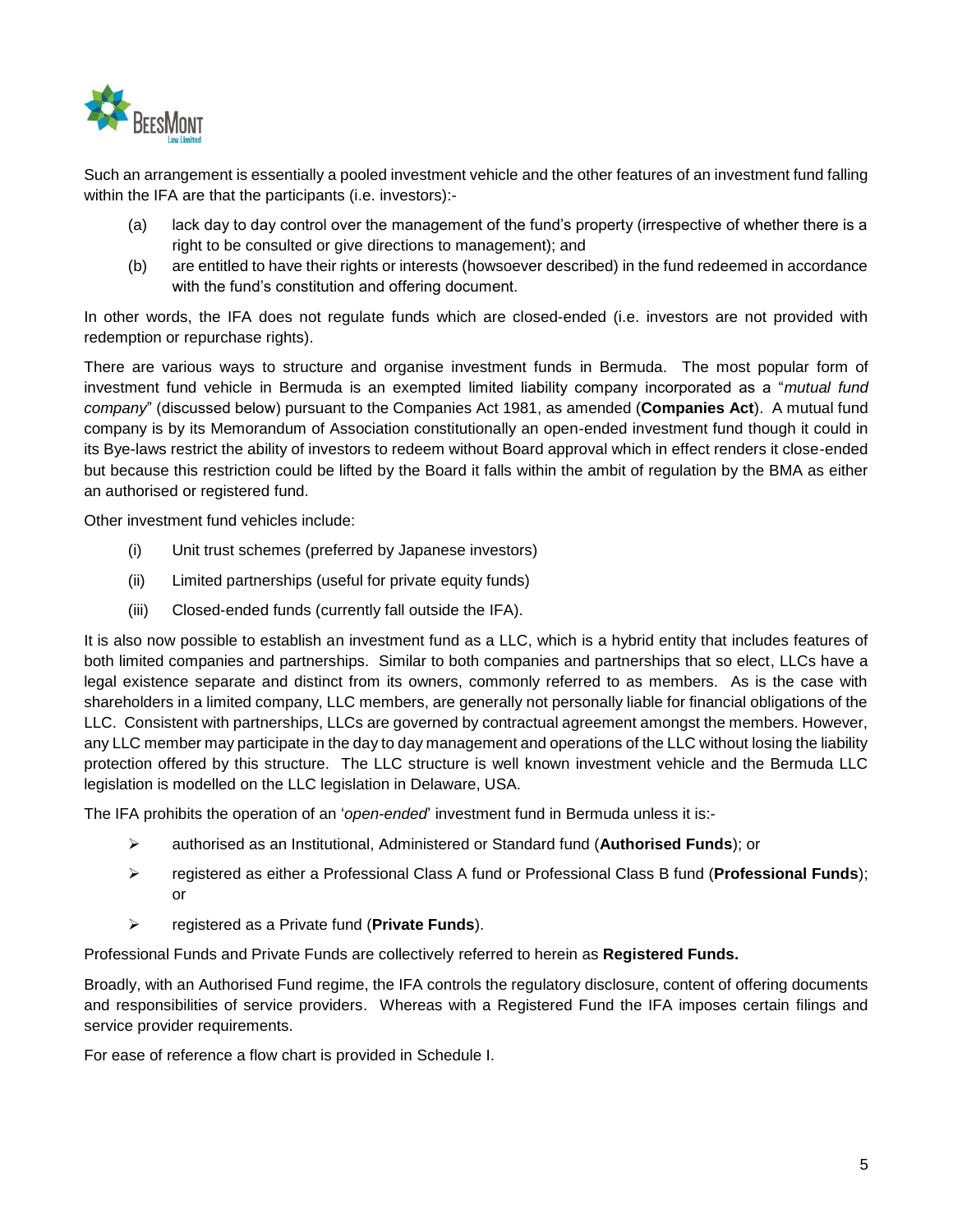

# **TYPES OF OPEN-ENDED FUNDS**

## **3.1 Mutual Fund Company (open ended)**

The Companies Act 1981 defines a mutual fund company as a company "*incorporated for the purpose of investing the moneys of its members for their mutual benefit and having the power to redeem or purchase for cancellation its shares without reducing its authorised share capital and stating in its memorandum that it is a mutual fund*". A fundamental characteristic of the mutual fund is that it can redeem its participating shares out of realised or unrealised profits by reference to the net asset value of such shares. Furthermore, the redeemed shares may be subsequently reissued in respect of new subscriptions and to new subscribers.

This is the most common form of investment fund and is incorporated by registration typically as an exempted mutual fund company under the Companies Act. The mutual fund company is the typical vehicle for a hedge fund. As noted above the bye-laws of a mutual fund company may restrict redemptions by shareholders but because this restriction this can be lifted by the Board the mutual fund company is subject to regulation under the IFA as either an Authorised Fund or a Registered Fund.

Any offer of shares to the public by a mutual fund company is subject to the Companies Act prospectus requirements as well as the content provisions of the IFA which require disclosure of certain matters relating to the mutual fund.

A mutual fund company can be approved by the BMA for incorporation within 24 to 48 hours once all necessary information is received. The application for approval by the BMA pursuant to the IFA as either an Authorised Fund or Registered Fund is potentially a more time consuming process.

A hedge fund will typically be incorporated as a mutual fund company.

### **3.2 Partnership Fund (open ended or close ended)**

A partnership fund is typically an exempted limited partnership under which the property is held on behalf of participating partners of the partnership and governed by the partnership agreement and the Partnership Act 1902, as amended, the Limited Partnership Act 1883, as amended and Exempted Partnership Act 1992, as amended (collectively the **Partnership Legislation**). The partnership agreement is typically executed by the manager as general partner (who can be based overseas) and one or more limited partners. Partnerships may elect to assume separate legal personality and limited liability status is granted upon registration.

The limited partnership fund is typically used for private equity funds and is principally regulated by its partnership agreement as the Partnership Legislation imposes less regulation than applies to a corporate fund governed by the Companies Act.

#### **3.3 Unit Trust Fund (open ended or close ended)**

A Unit trust fund is defined in section 2 of the IFA as a fund under which the property is held on trust for the participants. A unit trust is established by a trust deed which is typically either executed by the trustee or made between the manager and the trustee. It has no separate legal personality.

A unit trust fund operates in accordance with the trust deed and investors contribute funds to the trustee to hold such funds in trust. The funds are managed by the manager for the investors' benefit. Each investor is a beneficial owner of a percentage of the assets held by the trustee. Unit trust funds are preferred by Japanese investors.

Like partnerships, unit trust funds are fiscally transparent and are more flexible than both a corporate fund and a partnership as there is minimal legislation governing them.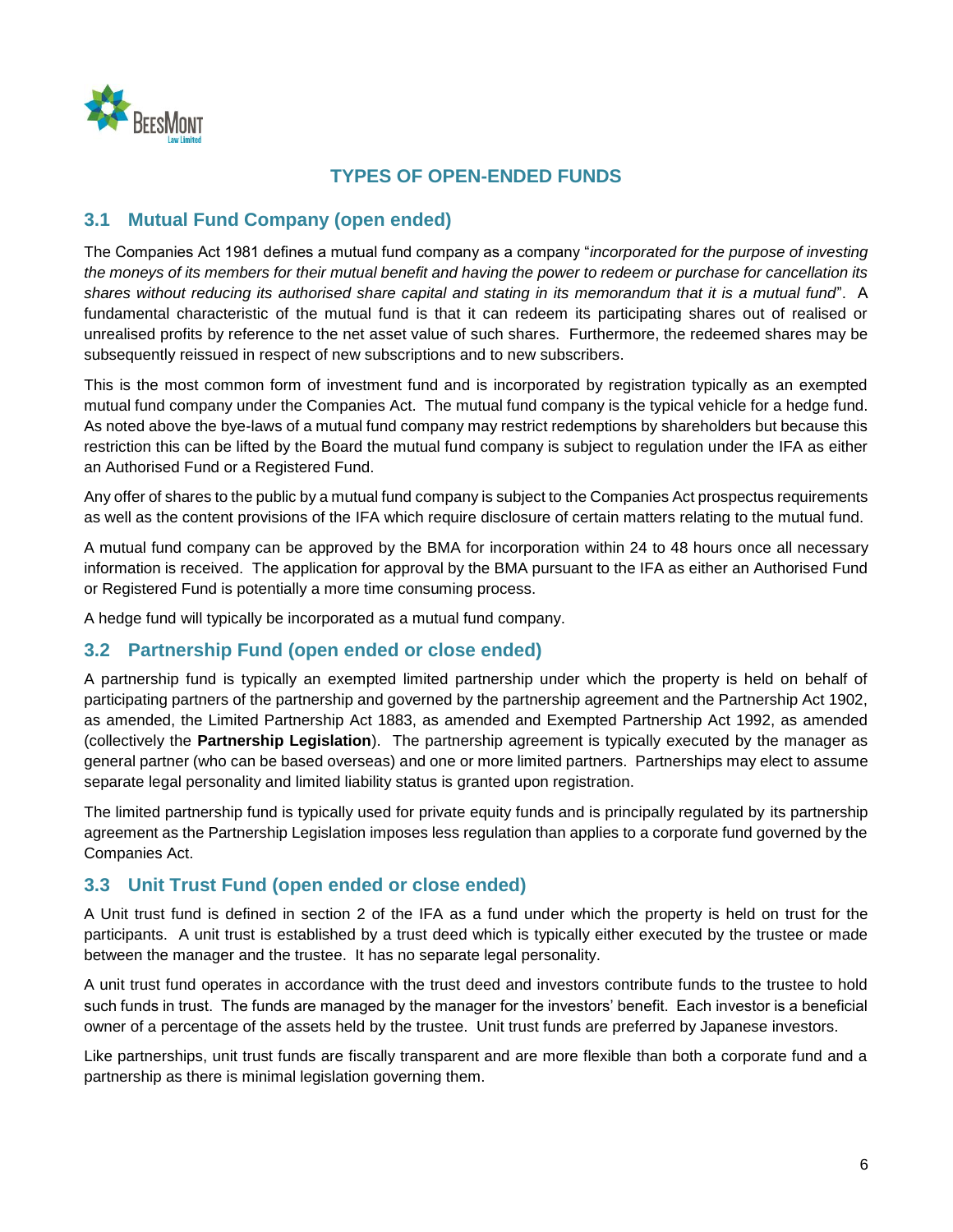

## **3.4 LLCs (open-ended or closed-ended)**

As noted above, the LLC in Bermuda is closely modelled on the Delaware LLC structure. It has the characteristics of a company and a partnership. Hence the Bermuda LLC it has its own separate legal personality like a mutual fund company but has a capital structure similar to a partnership with members contributing or agreeing to contribute rather than to subscribe for shares. It can be structured to allow for redemptions or restrict the same.

## **3.5 Closed Ended Investment Vehicles**

As noted in Section [2](#page-3-0) above, closed-ended investment funds do not fall within the statutory definition of an investment fund under the IFA and thus fall outside the regulation of the IFA (i.e. as either an Authorised or Registered Fund). Closed-ended funds are typically terminated at net asset value at the end of a pre-determined period. These investment funds may be an exempted limited liability (standard) company or LLC or unit trust or limited partnership with powers authorising the Board of Directors, Managing Member, Trustee or General Partner, as the case may be, to effect redemptions or repurchases of shares in certain circumstances. Such powers are used for the purposes of ensuring compliance with investors' qualification restrictions and for returning capital to investors at appropriate times. Since such closed-ended companies/LLCs, unit trusts and limited partnerships do not fall within the statutory concept of *"investment fund*" for the purposes of the IFA they are not subject to the provisions of the IFA.

An offer of shares to the public by a closed-ended investment company/LLC (as distinct from a unit trust or limited partnership) must comply with the prospectus provisions of the Companies Act/LLC Act and the offering document must be registered with the Registrar of Companies (**RoC**).

## <span id="page-6-0"></span>**4. REGULATORY FRAMEWORK**

The IFA provides the statutory basis for regulating funds in Bermuda. The IFA deals with the establishment, operation and regulation of investment funds and is intended to protect the interests of investors using a risk based supervisory approach. Regulation procedures differ based on the type of fund under consideration namely whether Private Fund, Professional Class A or B Fund, Authorised Institutional, Administered or Standard, each of which are considered below.

A Bermuda organised company, LLC, unit trust, or partnership that meets the definition of an investment fund under the IFA (i.e. essentially it is open-ended) must apply to the BMA for approval as an Authorised Fund or must be registered as either a Private Fund or a Professional Fund.

The BMA is involved with both the processing of the investment fund establishment and approval of the investment fund activity as either an Authorised Fund or Registered Fund. These 2 vetting applications are separate but can be made contemporaneously or independently. Typically, the incorporation/establishment application is made first to enable the BMA to complete its due diligence process in respect of the initial shareholders and enables the promoters to open bank accounts for the fund in advance of resolving the fund structure and service providers. See Section [8](#page-13-0) for more information on this vetting process.

### **REGISTERED FUNDS**

### <span id="page-6-1"></span>**4.1 Private Funds**

A Private Fund is an open-ended investment fund which has or will have not more than twenty (20) participants, and does not promote itself by communicating an invitation or inducement to the public generally to subscribe for its securities.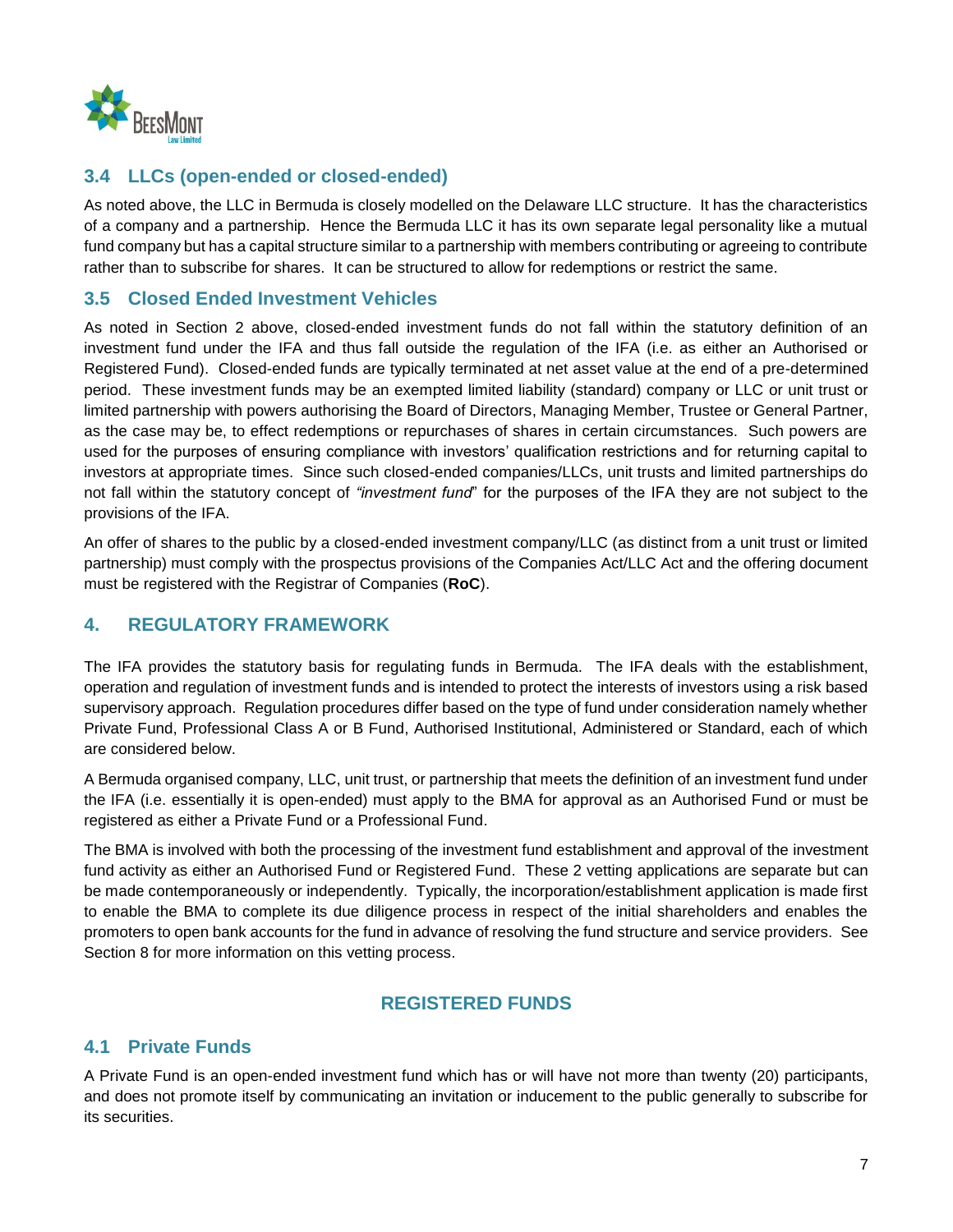

The operator of a Private Fund (e.g. the board of directors in the case of a mutual fund company) must appoint the following service providers:-

- $\triangleright$  a local service provider who is separately authorised and regulated by the BMA (for example a licensed Bermuda administrator or corporate service provider); and
- $\triangleright$  (unless a waiver is granted) a custodian to safeguard the Private Fund's assets.

In the application for registration as a Private Fund the operator of a Private Fund must also provide the following to BMA:-

- (a) information relating to the fund;
- (b) copy of the offering document; and
- (c) details of the service providers.

If the BMA is satisfied that the applicable investment fund complies with the requirements of the IFA, it may grant the application to be registered as a Private Fund. As at the date of this Memorandum, the BMA fee for registration as a Private Fund is on application and annually \$1,250.

The annual compliance filing by a Private Fund, which must occur on or before 30 June, will certify continuing compliance with the Private Fund statutory criteria and includes the following statistical information:-

- (a) information on the net asset value of the fund (including amounts subscribed and redeemed during the year) and its underlying assets;
- (b) a copy of the fund's management or audited financial statements; and
- (c) Information on any material changes that occurred during the past year (reporting or accounting period).

A Private Fund may be *reclassified* as either an Authorised Fund or a Professional Fund, subject to compliance with their respective requirements.

### <span id="page-7-0"></span>**4.2 Professional Funds**

Open-ended investment fund structures which are not eligible to be registered as a Private Fund pursuant to the IFA, may apply to the BMA in order to be registered as a Professional Fund provided that certain criteria is satisfied. There are 2 types of Professional Funds:

- (I) Class A Funds; and
- (II) Class B Funds.

These are discussed in turn below.

#### 4.2.1 Professional Class A Fund

In order to qualify as a Professional Class A Fund, an investment fund must:

- (a) be only open to subscription by "*qualified participants*" (as defined below);
- (b) appoint an investment manager who is either:
	- $\triangleright$  licensed by the BMA under the Investment Business Act 2003; as amended; or
	- $\triangleright$  authorised or licensed by a foreign regulator who is recognised by the BMA (such as federal regulator in the US or the European Commission or the UK Financial Conduct Authority); or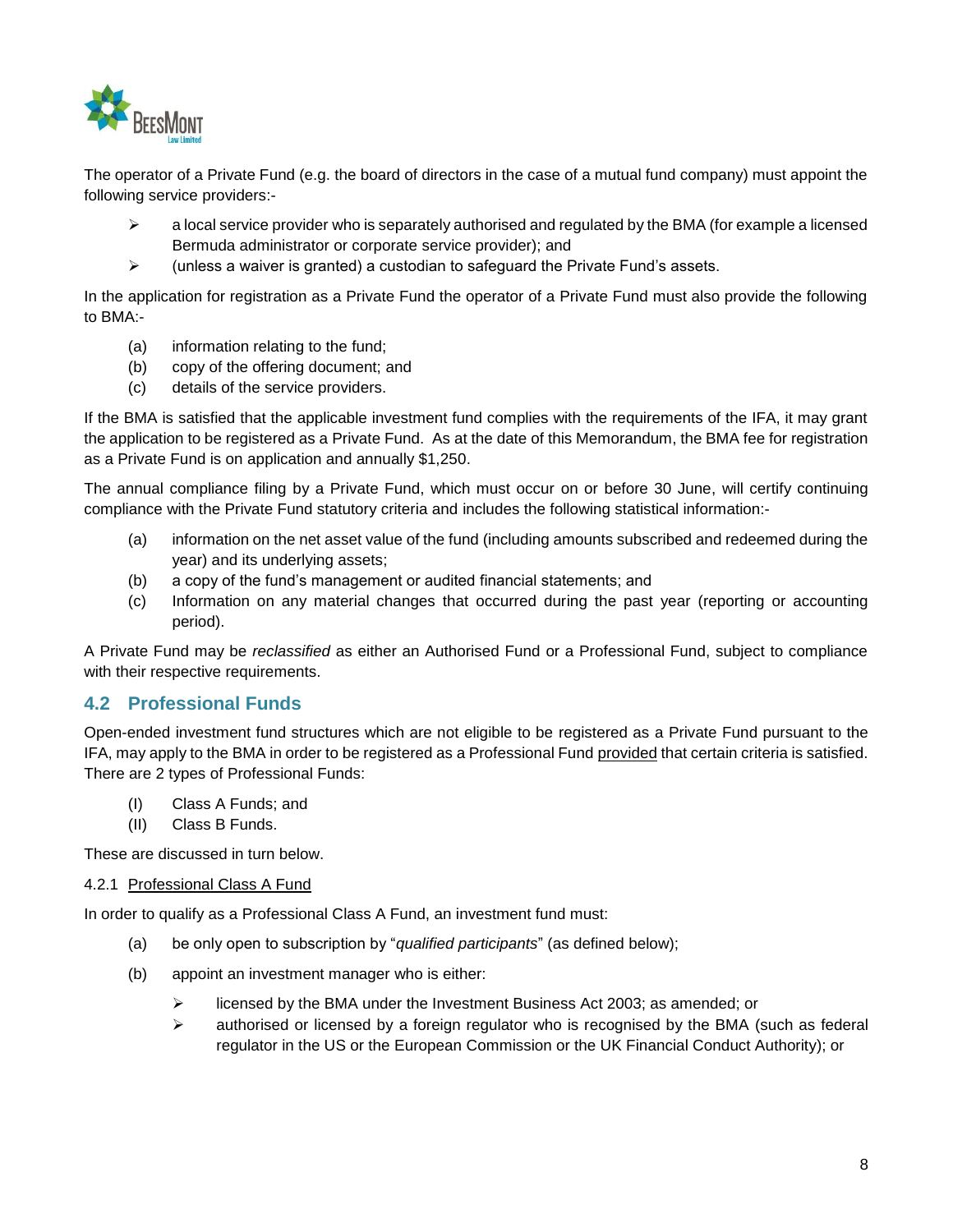

- $\triangleright$  carrying on business in or from Bermuda or a jurisdiction recognised by the BMA and manages gross assets of \$100 million or more (either individually or as part of an investment management group<sup>1</sup>). Recognised jurisdictions include the US and the EU.<sup>2</sup>
- (c) the fund must appoint various service providers including a fund administrator, an auditor and (unless exempted) a custodian or prime broker;
- (d) the fund must appoint in Bermuda an officer, trustee or resident representative who has access to the books and records of the fund (and this can be provided by the Bermuda based administrator); and
- (e) the financial statements of the fund must be prepared in accordance with International Financial Reporting Standards (**IFRS**) or Generally Accepted Accounting Principles (**GAAP**) <sup>3</sup> or such other standards as the BMA may recognise.

The operator of the proposed Professional Class A Fund must apply to the BMA for registration<sup>4</sup> on or before the date of commencement of the fund's business. This is not a self-filing exercise as before but nor does it involve a review of the offering document as is the case with a Professional Class B Fund; it involves satisfying itself that the fund complies with the Class B qualification criteria.

No further regulatory approvals are required but if the Professional Class A Fund is making a public offering of its shares, other than on an Appointed Stock Exchange, it must file as soon as reasonably practicable the offering document with the RoC which complies with the Companies Act prospectus provisions.

Responsibility for ensuring compliance with the contents requirements of the IFA and the supporting rules is with the operator for the fund and its legal advisers. The operator of an open-ended investment fund is the Board of Directors (mutual fund company), Managing Member (LLC), Trustee (unit trust) or General Partner (limited partnership), as the case may be.

As at the date of this Memorandum, the BMA fee for registration as a Professional Class A Fund is on application and annually \$1,620.

The Professional Class A Fund is not required to obtain the approval of the BMA for any change in its service providers. However, the Professional Class A Fund must deliver to the BMA annually on or before 30 June a statement of compliance<sup>5</sup> which certifies that the fund continues to satisfy the requirements for the Class registration and files the following:-

- $\triangleright$  a copy of the fund's prospectus;
- $\triangleright$  a copy of the audited financial statements for the preceding year; and

a statement of any material changes made to the fund's prospectus.  $6$ 

A Professional Class A Fund may be reclassified as either an Authorised Fund or other Registered Fund, subject to compliance with their respective requirements.

l

<sup>&</sup>lt;sup>1</sup> This has the meaning given to a group that carries on the business of managing investments within the meaning of paragraph 3 of Part 2 of the First Schedule to the Investment Business Act 2003, as amended.

<sup>&</sup>lt;sup>2</sup> Application can be made to the BMA in advance of registering to discuss the admissibility of any jurisdiction not listed by the BMA on [funds@bma.bm](mailto:funds@bma.bm)

<sup>3</sup> GAAP in Bermuda, Canada, UK or US is acceptable

<sup>4</sup> via ERICA (see Professional Class A Fund Registration Form)

<sup>5</sup> via ERICA

<sup>&</sup>lt;sup>6</sup> Typically by way of a marked offering document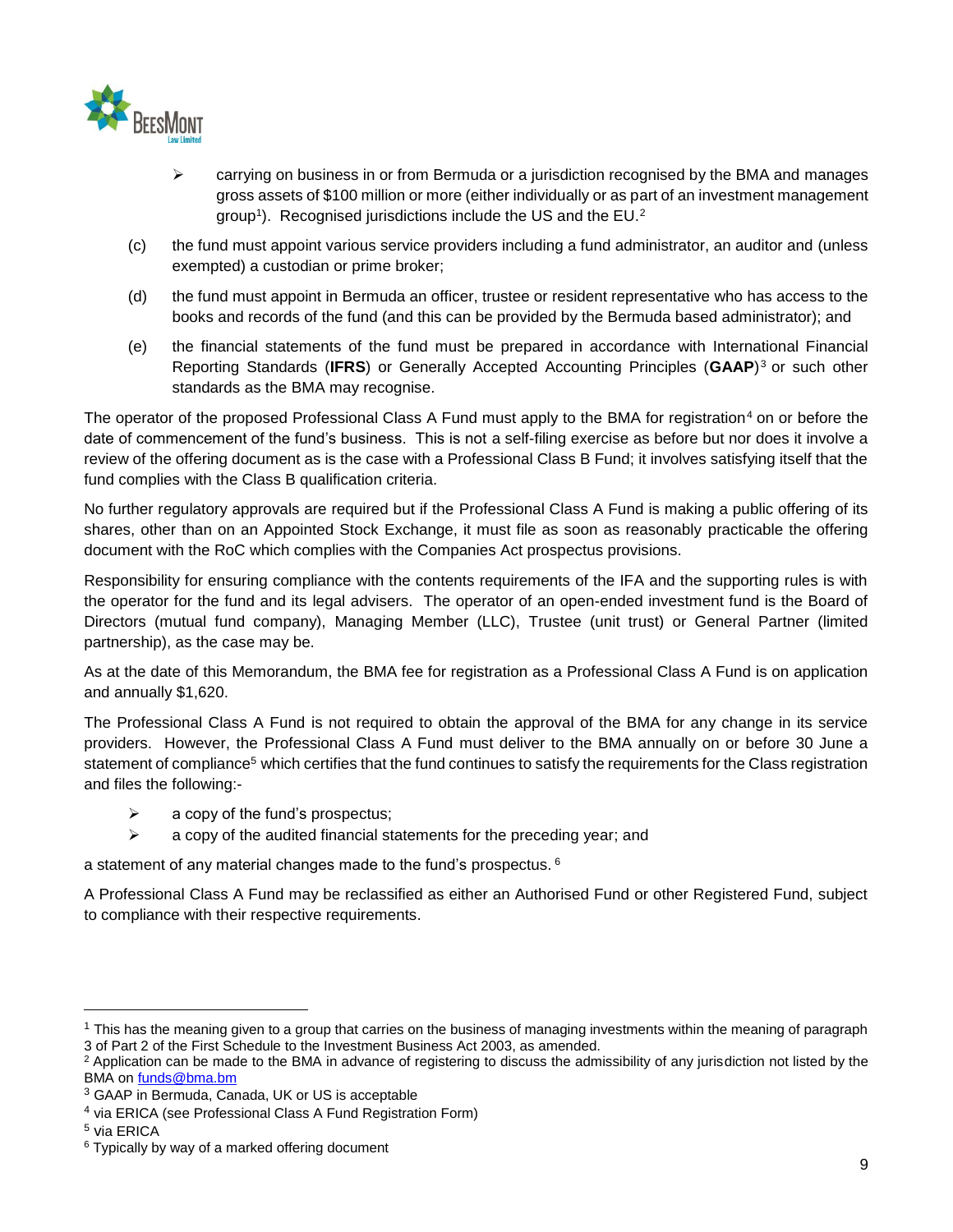

#### 4.2.2 Professional Class B Fund

The same Professional Class A Fund criteria applies to a Professional Class B Fund except that the investment manager is not required to manage gross assets of \$100 million or more rather the manager must be a fit and proper person for the applicable investment strategy.

A Professional Class B Fund must submit an application to the BMA7, together with its offering memorandum for review. The BMA will review the fund's offering memorandum to check that it contains the prescribed contents requirements and that the services providers appointed by the fund are deemed to be fit and proper persons. The application is deemed to be approved if the BMA does not either reject or respond within 10 days of the day it is submitted.

The operator of a Professional Class B Fund shall apply to the BMA for approval *prior* to appointing a person to act as director or service provider. Where the BMA deems a proposed director or service provider not to be a fit and proper person to perform the functions of his office, the BMA must within 14 days of receipt of the application for approval, inform the applicant in writing of its objection to the appointment. Where the BMA fails to give notice within the prescribed time, the BMA shall be considered to have no objection to the application for appointment of the director or service provider.

The operator of a Professional Class B Fund shall file a copy of the fund's audited financial statements for the preceding year, a marked prospectus highlighting all material changes to the document and a schedule communicating all changes to the directors and service providers.

As at the date of this Memorandum, the BMA fee for registration as a Class B Professional Fund is on application and annually \$1,080.

#### 4.2.3 General Points on Professional Funds

The continuing obligation requirements for Professional Class A and Class B Funds are the same as set out below, save that a Professional Class B Fund must also obtain prior approval from the BMA for any changes to its directors or service providers as noted above.

The ongoing requirements for both Professional Class A and Class B Funds are to:-

- $\triangleright$  qive notice to the BMA of a disqualifying event (i.e. one of the above criteria for the Class A or B registration no longer applies) within 14 days of its occurrence.
- $\triangleright$  annually (as note above) file a copy of its audited financial statements together with a certification stating that it continues to meet the qualification for its applicable registration and a statement of any material changes to the fund's offering memorandum.

In respect of both Professional Class A Funds and Class B Funds, a "*qualified participant*" is a category of investor which is similar to accredited investors in the US or sophisticated investors in the UK. A qualified participant includes individuals who fall within any of the following categories:

- (a) a high income private investor with personal income in excess of \$200,000 in each of the two years preceding the current year (the year in which the investment is purchased) or joint income with his/her spouse of \$300,000 in each of those years and who has reasonable expectation of reaching the same income in the current year;
- (b) a high net worth investor who has net worth in excess of \$1,000,000 individually or jointly with his/her spouse;

l

<sup>7</sup> Via ERICA (see Professional Class B Fund Registration Form)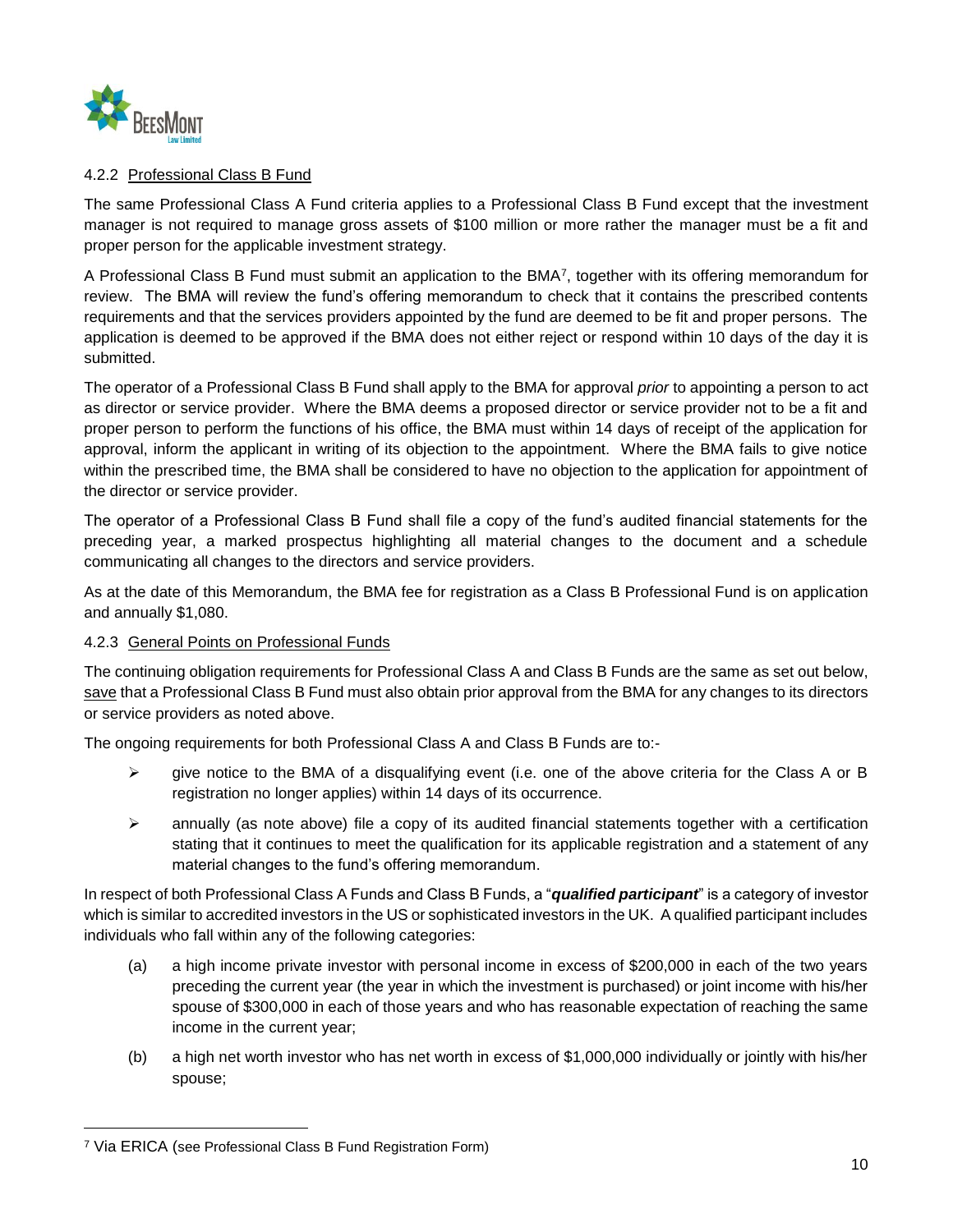

- (c) a sophisticated investor being an individual who has such knowledge of, and experience in, financial and business matters as would enable him to properly evaluate the merits and risks of a prospective purchase of investments;
- (d) bodies corporate, each of which has total assets of not less than \$5,000,000, where such assets are held solely by the body corporate or held partly by the body corporate and partly by one or more members of a group of which it is a member;
- (e) unincorporated associations, partnerships or trusts, each of which has total assets of not less than five million dollars, where such assets are held solely by such association, partnership or trust or held partly by it and partly by one or more members of a group of which it is a member;
- (f) bodies corporate, all of whose shareholders fall within one or more of paragraphs (a) to (e);
- (g) partnerships all of whose members fall within one or more paragraphs (a) to (e); and
- (h) trusts all of whose beneficiaries fall within one or more paragraphs (a) to (e).

### **AUTHORISED FUNDS**

The IFA requires all open-ended investment funds to which it applies (as discussed in Section [3](#page-3-1) above) to be authorised if not otherwise a Private Fund or a Professional Fund (as discussed in Section [4.1](#page-6-1) and [4.2](#page-7-0) above). An Authorised Fund may be classified and regulated by the BMA as one of the following:

- $\triangleright$  Institutional Fund
- $\triangleright$  Administered Fund
- $\triangleright$  Standard Fund
- Specified Jurisdiction Fund

Details of each category are considered below.

#### **4.3 Institutional Funds**

Institutional Funds are targeted at institutional/sophisticated investors and are restricted to "*qualified participants*" or those investing at least \$100,000. They are required to have an officer, trustee, or resident representative in Bermuda, being a person who has access to the books and records of the fund.

Institutional funds are exempted from the requirement that the custodian must be a financial institution in Bermuda and they are able to apply for an exemption from the requirement to appoint a custodian if it meets certain criteria.

An Institutional fund prospectus must include the disclosure that the investment fund is less regulated than a Standard fund (discussed below).

#### **4.4 Administered Funds**

Investment funds qualify for classification as Administered funds if they have an administrator licensed under the IFA and also either:

- (i) require participants to invest a minimum amount of \$50,000; or
- (ii) are listed on a stock exchange recognised by the BMA (see Schedule II of this Guide).

This category enables retail type funds which are listed on an Approved Stock Exchange to be supervised by the BMA on a similar basis to Institutional funds as they have the benefit of the additional regulation and supervisory protections of the recognised stock exchange.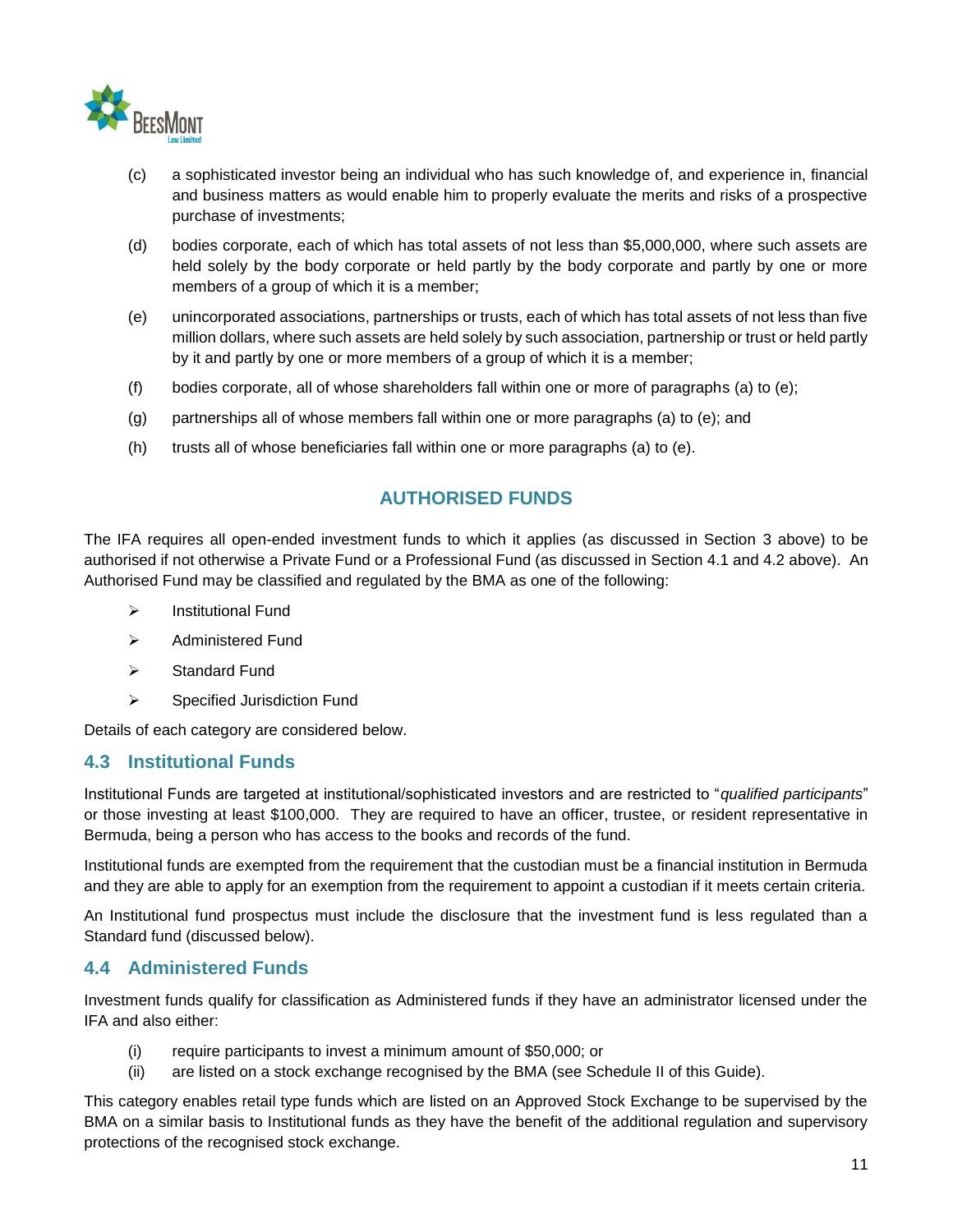

## **4.5 Standard Funds**

An investment fund qualifies for classification as a Standard fund if it does not fit within any other class of fund. Such funds are not restricted to sophisticated investors and may include a more significant retail element among their investors. Consequently, they are subject to more comprehensive regulation and supervision by the BMA.

The IFA requires certain prospectus disclosure and financial reporting obligations. A Standard fund is required to appoint BMA-approved service providers including an investment adviser or manager, an administrator, a custodian, a registrar and an auditor.

### **4.6 Specified Jurisdiction Funds**

The Investment Funds (Specified Jurisdiction Fund) (Japan) Order 2012 (**Japan Fund Order**), together with the Investment Funds (Specified Jurisdiction Fund) Japan Rules 2012, permit Bermuda domiciled funds established pursuant to the Order to be marketed to the Japanese public (**Japan Fund**). The Japan Fund Order has been specifically created to ensure that the rules applicable to Japan Funds domiciled in Bermuda will meet the requirements of the Japanese Securities Dealers Association Regulations which provide that Japanese investment dealers may only solicit customers to subscribe to securities of any foreign investment trust that is established in a jurisdiction, the laws and regulations and disclosure system of which are "*well*‐*provided*". Japan Funds will be regulated by the BMA, which will require additional information, governance and disclosure with respect to a Japan Fund.

### **CUSTODIAN WAIVER**

Each of the following may apply to the BMA to waive or be exempt from the requirement for fund property to be entrusted to a custodian where it is satisfied alternative arrangements are in place for safeguarding fund property:-

- $\triangleright$  A Private Fund
- $\triangleright$  A Professional Fund (Class A or B)
- An Authorised Fund (Institutional, Administered or Standard)

This custodian waiver may be granted in the following cases:-

- (a) feeder funds and fund of funds, where investment is solely in the related master fund, which appoints a custodian or approved prime broker; fund of funds, on the condition assets held consist predominantly of cash at a bank and registered shares in the underlying funds; or
- (b) funds with an investment strategy tied to Insurance Linked Securities (ILS) where the proceeds from the issuance of shares are placed in a trust account maintained by a Trustee who manages the proceeds in the Trust in accordance with the terms and conditions of the agreements governing the ILS transaction (which includes but is not limited to the offering memorandum, trust agreement, (re)insurance agreements, and any investment guidelines); or
- (c) funds which invest principally in infrastructure type assets or venture capital opportunities.

### <span id="page-11-0"></span>**5. SEGREGATED ACCOUNTS COMPANIES**

An investment fund which is a company may also seek designation under the Segregated Accounts Companies Act 2000, as amended (**SAC Act**) as a segregated accounts company (**SAC**). The SAC Act uses 3 conceptual definitions in order to provide a clear demarcation between different types of interest namely:

*"account owner*" is a person having an interest in the nature of an equity or residual interest in a segregated account – for example shareholders of a class;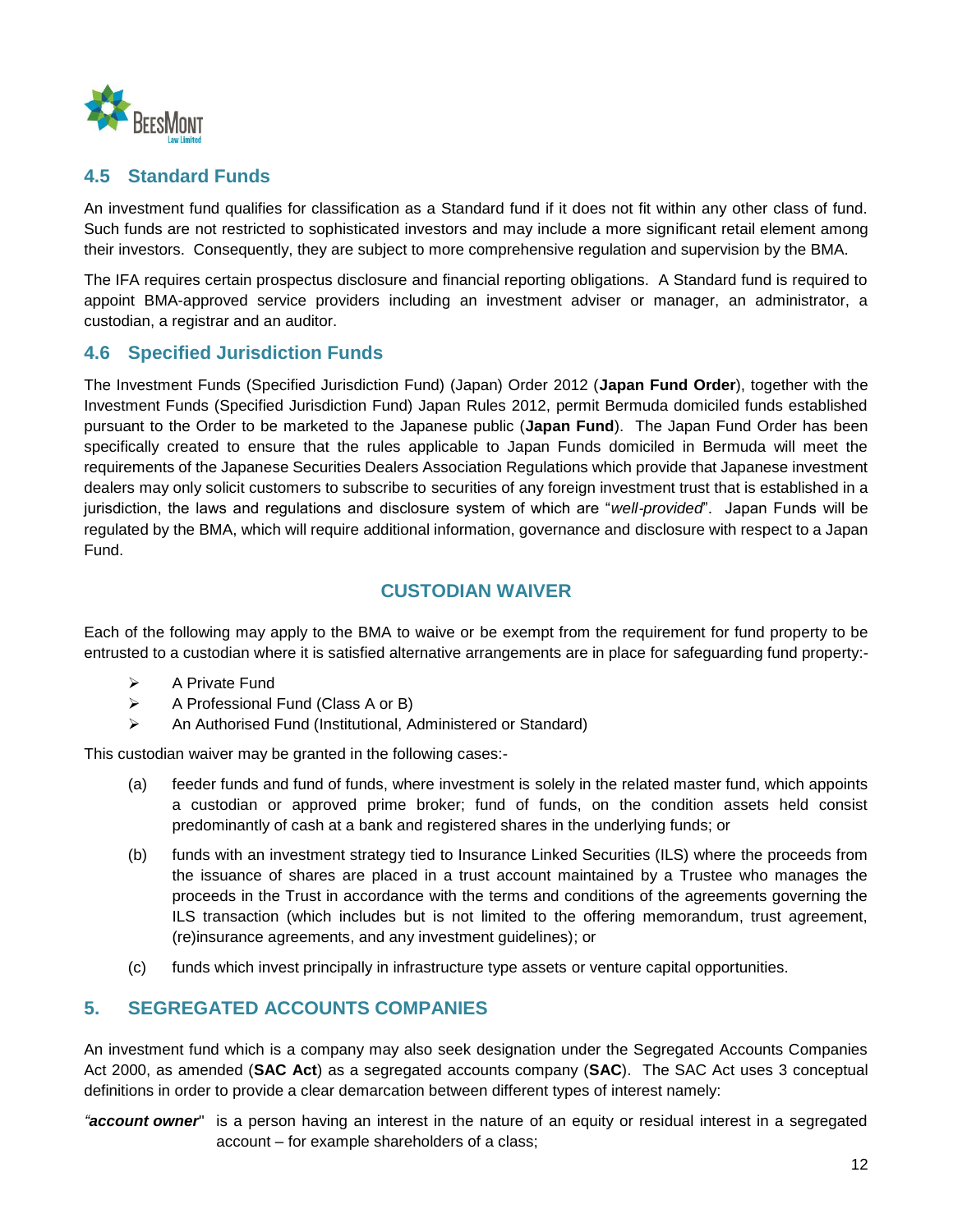

"*counterparty*" is a person who transacts with the segregated account whether as a creditor or debtor; and

"*creditor*" is a person having an unsecured claim against the segregated account (which could include counterparty unless the counterparty is a debtor).

The most significant aspect of a SAC is that any asset which is linked to a particular segregated account shall be held as a separate fund which is not part of the general assets of the SAC and is held exclusively for the benefit of the account owner of that account and any counter-party to a transaction linked to that segregated account. Assets in such account shall only be available to meet liabilities to the creditors of that segregated account. The SAC Act provides that any asset which attaches to a particular account shall not be available or used to meet liabilities to and shall for all purposes be protected from the general shareholders of the SAC and from the creditors of the SAC who are not creditors in respect of the particular segregated account identified in the governing instrument. This principle has been upheld in the Bermuda Courts in recent years.

Thus in the context of an umbrella fund as a SAC, it may issue shares in classes and the proceeds of issue would be included in the assets of the account (i.e. the sub-fund linked to those shares). If shares are issued by a SAC but are not linked to a segregated account then such proceeds would comprise an asset of the SAC's general account.

The value of the SAC is that it enables entities registered under the SAC Act to achieve within a single company what could otherwise only be achieved by incorporating subsidiaries or by private act. This results from the provisions in the legislation which allows statutory division of accounts with the effect that the assets of one account are protected from the liabilities of the other accounts. Within the fund industry, this has proved particularly useful for clients wishing to establish master feeder fund structures, structures providing for multiple classes of shares or any structure where legal segregation of assets is desired.

The only additional costs associated with a company registered under the SAC Act is the annual fee of \$280 per segregated account subject to a maximum annual fee in the aggregate of \$1,120. Such fees are significantly less than standard incorporation fees or fees involved in the passing of a private Act.

# <span id="page-12-0"></span>**6. TAX CONSIDERATIONS**

Investment funds are not subject to tax, as there are no Bermuda corporation, profit, withholding, capital gains or income taxes applicable to an investment fund, closed-ended fund, unit trust, limited partnership or to its shareholders or unit holders or partners who are not ordinarily resident in Bermuda.

An exempted undertaking may apply for a Tax Assurance Certificate from the Minister of Finance. The certificate will confirm the exemption of the investment fund from such taxes, which is currently in effect until 31 March, 2035. This assurance is given as a matter of course to any investment fund with exempted status (i.e. not a local fund).

Investment funds fall within the definition of "*international businesses*" for purposes of the Stamp Duties (International Businesses Relief) Act 1990, which means that instruments executed by or in relation to an investment fund are exempt from stamp duty liabilities. Therefore, no stamp duty is payable upon, for example, share transfers or assignment of shares, units or interest in an investment fund.

# <span id="page-12-1"></span>**7. CHANGE OF OWNERSHIP**

Under the IFA an Authorised Fund must appoint a registrar and transfer agent and maintain in Bermuda a register of shareholders of participants in the Authorised Fund. Typically, this registrar service will be provided by the Bermuda based administrator. However, where there is an approved overseas administrator then there are a number of licensed service providers in Bermuda who provide registrar and transfer agent facilities which are able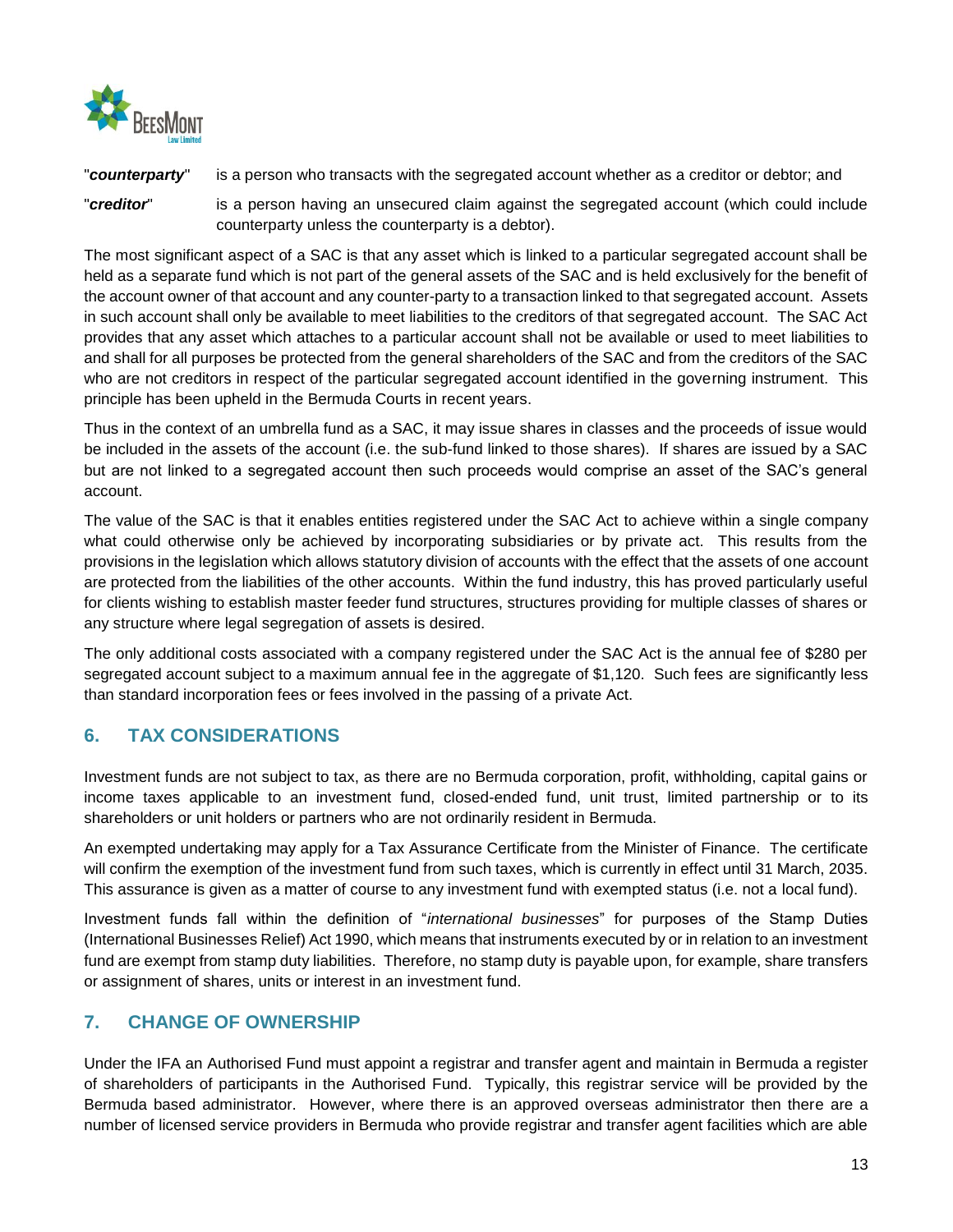

to facilitate a variety of fund structures and widely-held interests. It is possible to appoint branch registrars or transfer agents in other jurisdictions.

Unless provided for in the bye-laws, trust deed or partnership agreement, there are no restrictions on ownership or transfer. This assumes that the necessary consents from the BMA under the Exchange Regulations have been obtained and due diligence requirements have been satisfied under Bermuda's anti-money laundering and antiterrorism financing "*Know your Client" policies*.

### <span id="page-13-0"></span>**8. VETTIING PROCESSES**

The incorporation and authorisation of investment funds involves careful vetting of applications by the BMA to ensure that promoters and service providers (including the investment manager) are suitable, and that investment funds meet the standards required in Bermuda. It should be appreciated that 2 separate vetting processes are involved within the BMA – the first in relation to the incorporation of the mutual fund company (or establishment of the investment vehicle), paralleling the approach taken to all company incorporation applications, and the second and much more intensive process in relation to authorisation (or, when appropriate, exclusion or exemption from authorisation).

The BMA recognises that applications for funds are frequently time-critical and that there may be concerns that the necessary vetting process may delay an application. Accordingly, the BMA has implemented a number of arrangements with a view to avoiding unnecessary delays.

Those submitting applications may, as they prefer:-

- (a) seek to have the company incorporated or vehicle established in advance of the submission of the related authorisation application. In such cases, the BMA will proceed immediately to complete the standard incorporations-related due diligence process, including a review of the intended participating shareholders, and take an early decision on incorporation/establishment without prejudice to its eventual decision on authorisation or exemption. Where incorporation is approved, the promoters will then be in a position to prepare quickly for the fund to begin operations, by opening necessary bank accounts etc. and taking other steps that are normal following establishment. Clearly, however, the fund cannot operate as such until it gains either authorisation or exclusion/exemption; or
- (b) ask to have the incorporation/establishment and authorisation applications processed simultaneously. In that event, the BMA will conduct, as expeditiously as possible, both the initial incorporations-related vetting and the fuller review of the prospectus, promoters, key service providers and of the overall arrangements that are proposed, in order to ensure that the fund meets the legal requirements and the BMA's policy guidelines. The BMA seeks to complete both review processes as quickly as possible but will not approve the incorporation until the review in connection with the authorisation or exemption has been satisfactorily completed. Thereafter, the signed consent and authorisation letters will be issued simultaneously.

The BMA will need to be satisfied that the operator of the fund and its proposed service providers are fit and proper persons to act as such and the combination of their experience and expertise must be appropriate for the purposes of the fund.

The IFA Fund Prospectus Rules apply to all Authorised Funds and require disclosure of certain matters in the offering document. Contact BeesMont for further details regarding the offering document disclosure requirements.

The BeesMont Law attorney involved with the authorisation process can assist with structuring the investment fund and also advise on what (if any) exemptions from certain provisions of the IFA Fund Rules can be obtained. For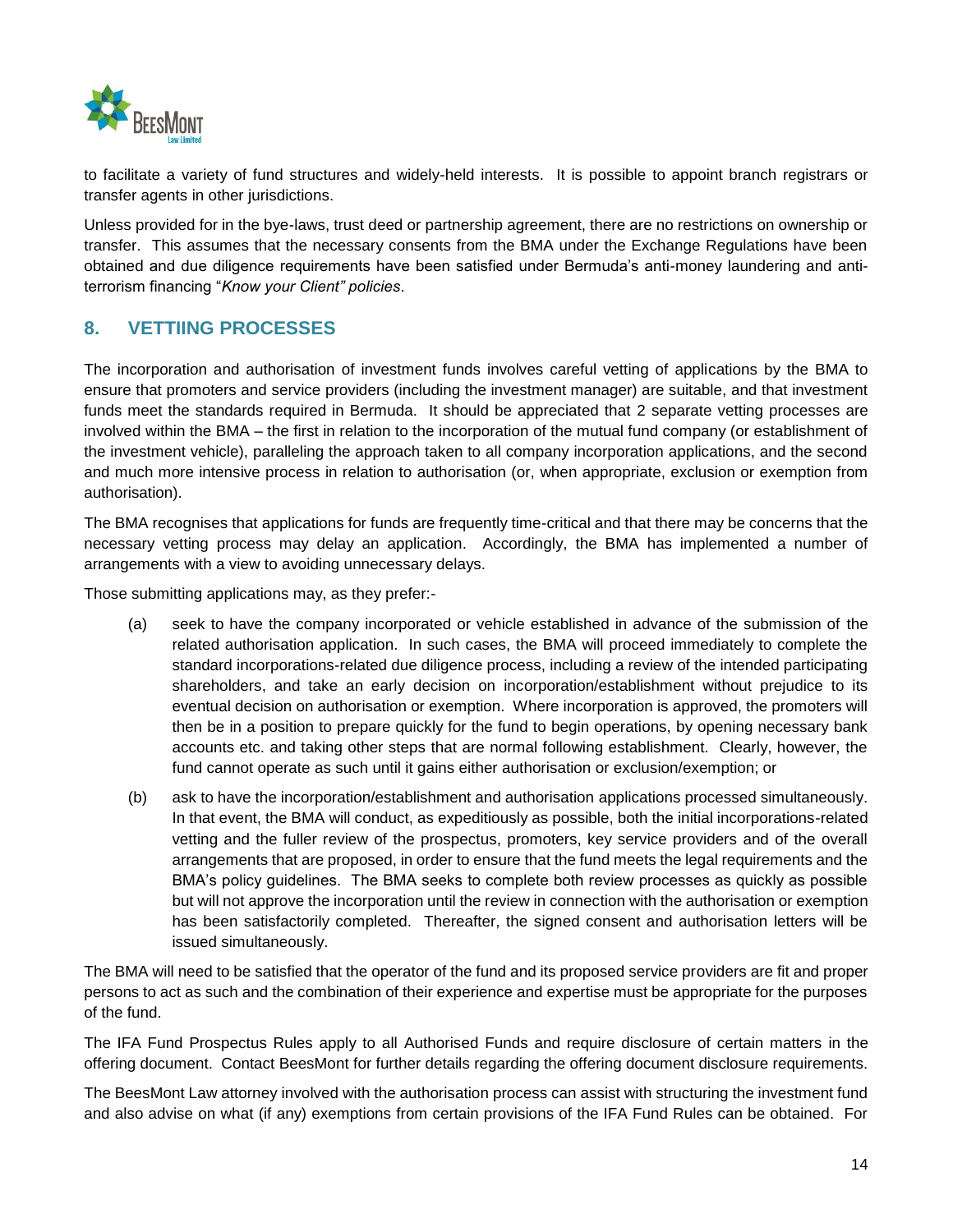

example, given the nature of the fund, the BeesMont attorney can whether an exemption from the custodian requirement is available.

The BMA has the power to modify or waive the IFA Fund Rules and Fund Prospectus Rules in respect of a particular fund if it is satisfied that (a) compliance with the rules would be unduly burdensome or not achieve the purpose for which the rules were made; and (b) the modification or waiver would not result in undue risk to persons whose interests the rules are intended to protect.

An offer of shares by a mutual fund company (or a Bermuda manager of trustee of a unit trust) is subject to the prospectus provisions of the Companies Act (contact us for further information).

Section 26 of the IFA gives the BMA the power to require a fund operator to furnish it with such reports on the fund's activities as the BMA may reasonably require (contact us for further information).

This Guide is intended for informational purposes only and is not a substitute for legal advice. For more specific advice on investment funds in Bermuda, we invite you to contact the BeesMont Funds Team details set out below.

## <span id="page-14-0"></span>**9. AML/ATF COMPLIANCE**

All Authorised Funds and Registered Funds are required to satisfy Proceeds of Crime (Anti-Money-Laundering/Anti-Terrorist Financing) Regulations 2008. Accordingly, all IFA regulated funds are required to appoint a Compliance Officer and Money Laundering Reporting Officer and comply with Bermuda's AML/ATF Policies and Procedures.

### <span id="page-14-1"></span>**10. AUDITOR**

Although an auditor must be appointed for Professional Funds and Authorised Funds, there is no requirement that the auditor be based in Bermuda. The BMA is simply concerned that the proposed auditor is fit and proper.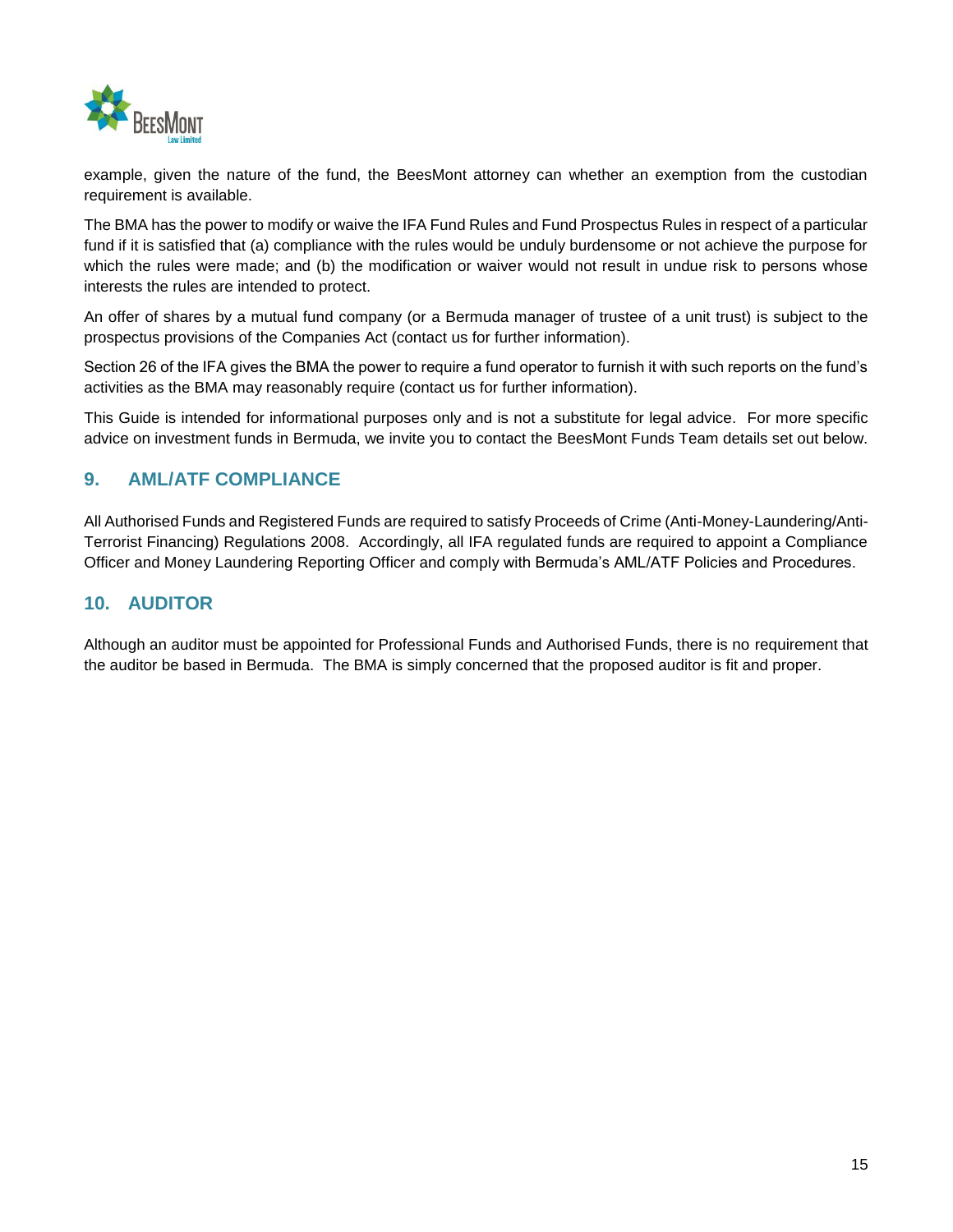

**Sharon A. Beesley** CEO, Partner +1 (441) 474 9001 [sabeesley@beesmont.bm](mailto:sabeesley@beesmont.bm)

**Marco Montarsolo** Managing Partner +1 (441) 474 9002 [mmontarsolo@beesmont.bm](mailto:mmontarsolo@beesmont.bm)

**Stephanie Paiva Sanderson** Partner, Corporate +1 (441) 474 9006 [spsanderson@beesmont.bm](mailto:spsanderson@beesmont.bm)

**Kimonea Pitt** Corporate Attorney +1 (441) 474 9012 [kpitt@beesmont.bm](mailto:kpitt@beesmont.bm)





At BeesMont Law we strive to provide the highest standard of legal service for our clients through our responsive, thorough and innovative approach. We have a friendly and dynamic team who are approachable and sensitive to the commercial and practical needs of our clients, for whom we seek to provide tailored solutions.

**BeesMont Law Limited** 

5<sup>th</sup> Floor Andrew's Place, 51 Church St., Hamilton HM 12, Bermuda

**T** +1 441 400 4747 **F** +1 441 236 1999 **W** beesmont.bm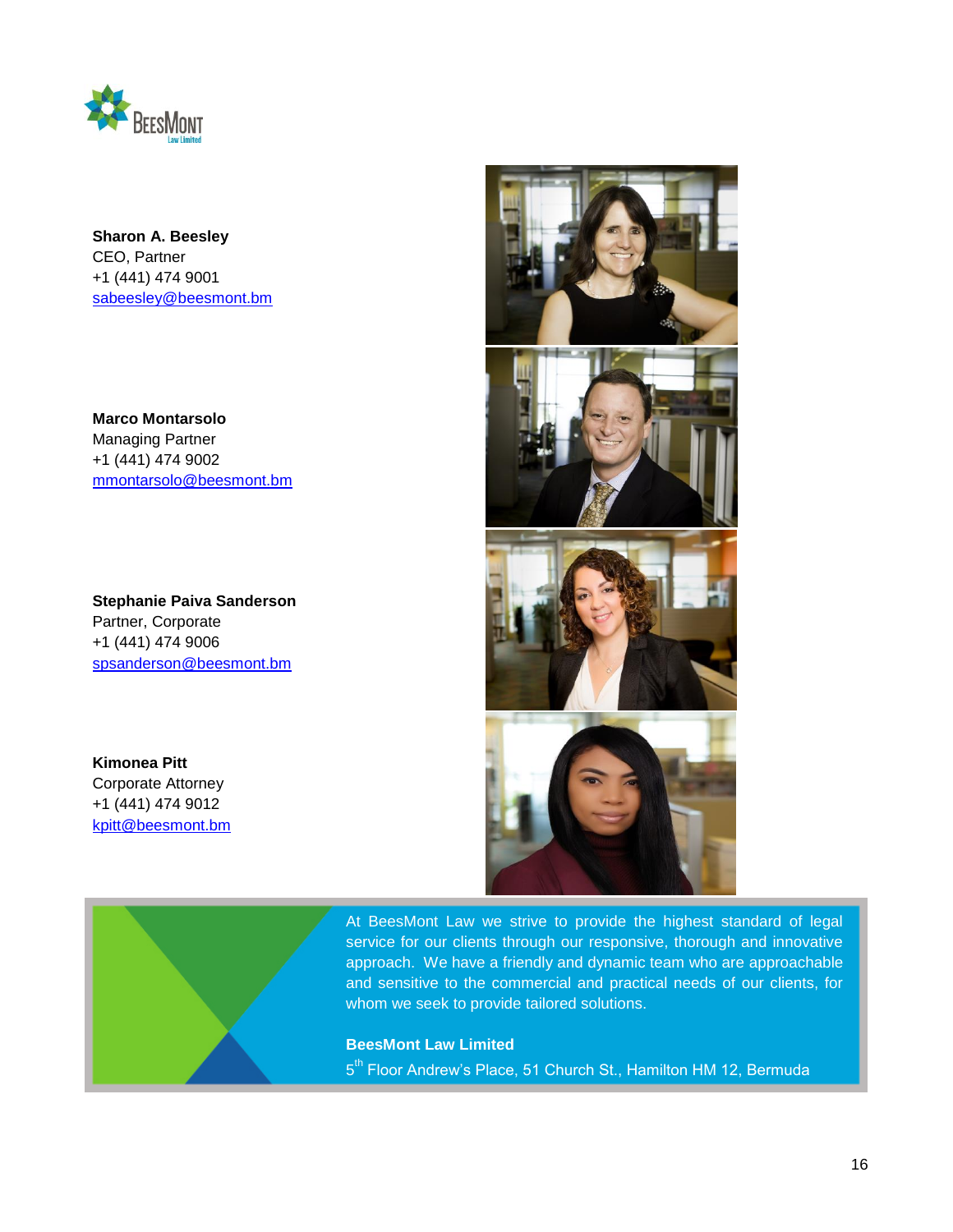

# **SCHEDULE I - Regulatory Flowchart for Funds**